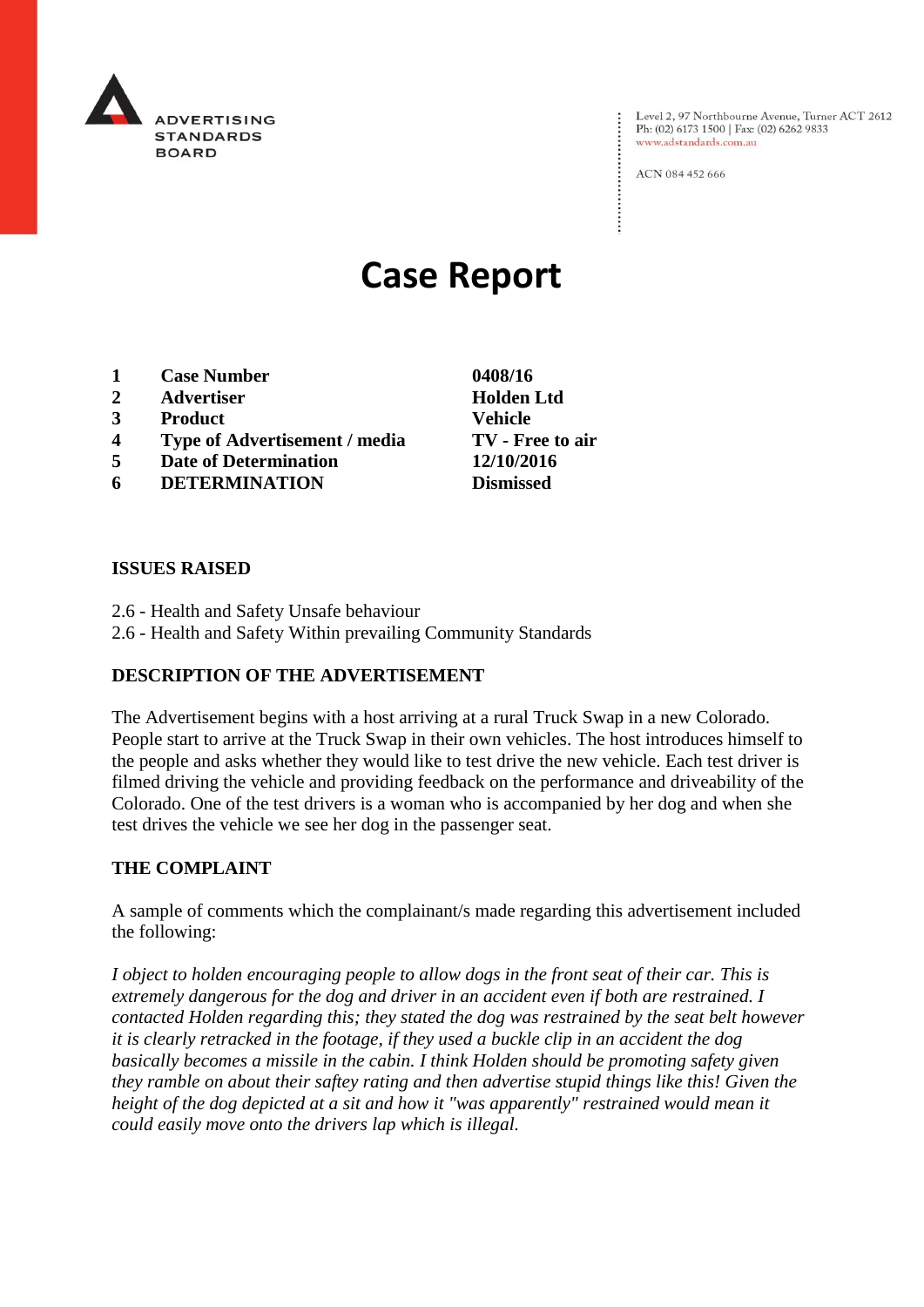## **THE ADVERTISER'S RESPONSE**

Comments which the advertiser made in response to the complainant/s regarding this advertisement include the following:

*Complaint reference number: 0408/16 Advertiser: GM Holden Ltd*

*I refer to your letter addressed to GM Holden Ltd (Holden) in which you enclose a complaint (Complaint) received in relation to Holden's 'New Colorado Regional Truck Swap' advertisement for the Holden Colorado (Advertisement).*

*Holden takes its legal responsibilities under Competition and Consumer Act, AANA Advertiser Code of Ethics and the Federal Chamber of Automotive Industries (FCAI) Voluntary Code of Practice for Motor Vehicle Advertising very seriously. Further, Holden adheres to the Commercial Acceptance Division (CAD) pre-approval process to ensure approval classification before the commercial is aired. This reflects Holden's robust commitment to complying with advertising and motor vehicle safety regulations.*

#### *The Complaint*

*The Complaint relates to two versions of the 'New Colorado Regional Truck Swap' advertisement – the first is the short-form 30 second TV commercial (TVC) which was displayed at the time and in the place described in the original complaint https://youtu.be/ueOm0WCP4fo and the second relates to the long-form advertisement which was linked by the complainant in the 'Ad Description' and was only displayed on digital media only https://youtu.be/QLbfxriy7vU*

*The concern raised by the complainant in the Complaint relates to the manner in which a dog is portrayed in the front passenger seat of the vehicle. Specifically, the complainant's concern is that the dog has been restrained in an illegal manner.*

#### *The Advertisement*

*The campaign is designed to highlight the broad appeal of the new Colorado to a wide audience of everyday Australians by capturing the 'ad-hoc' comments of random real people as they experience the vehicle for the first time. The Advertisement was filmed in various locations in rural New South Wales.*

*The Advertisement begins with a host arriving at a rural Truck Swap in a new Colorado. People start to arrive at the Truck Swap in their own vehicles. The host introduces himself to the people and asks whether they would like to test drive the new vehicle. Each test driver is filmed driving the vehicle and providing feedback on the performance and driveability of the Colorado.*

*One of the test drivers is a woman who is accompanied by her dog. She had arrived at the Truck Swap site in her own vehicle, carrying her dog.*

*In the short-form Advertisement, the woman and the dog are first seen at :15 for approximately one second and then at :21 for approximately one second. In the first scene, the dog is portrayed as sitting upright in the front passenger seat with an appropriately fitting restraint in clear sight. In the second scene, the dog is again seen facing forwards in an upright position with the harness in clear sight to the viewer.*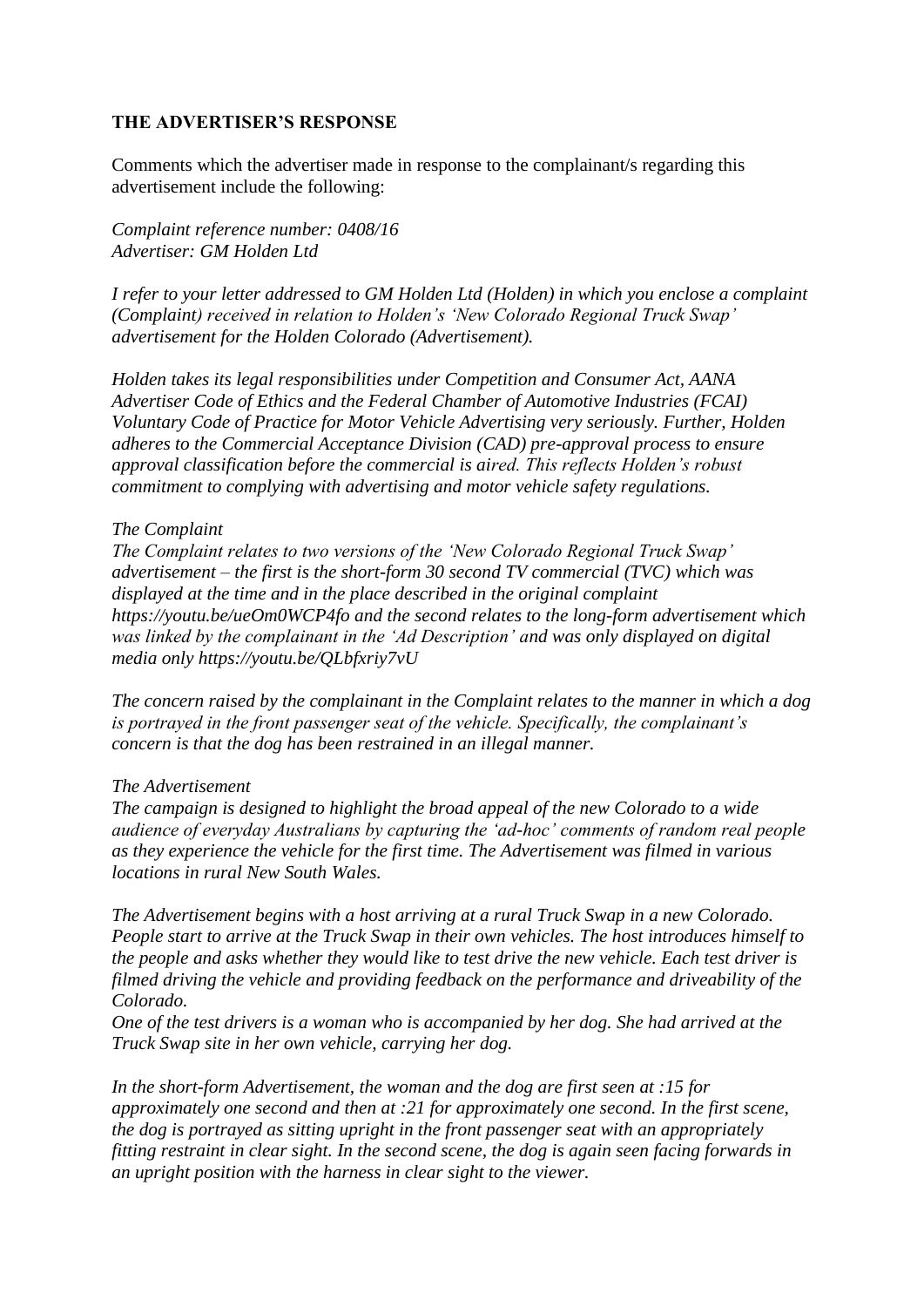*In the long-form Advertisement, the woman is depicted driving the Colorado with her dog sitting in the front passenger seat at two points, first at :53 for two seconds, and secondly at 1:27 for another two seconds. In both scenes the dog is sitting upright in a forward facing position and the harness is in clear sight.*

## *Relevant legislation and regulations*

*The Complaint is made pursuant to clause 2(c) of the Code, which requires that advertisers ensure that their advertisements for motor vehicles do not portray driving practices or other actions which would, if they were to take place on a road or road-related area, breach any Commonwealth law or the law of any State or Territory in the relevant jurisdiction in which the advertisement is published or broadcast directly dealing with road safety or traffic regulation.*

*The Advertisement was shot in New South Wales. The relevant laws and standards relating to restraining dogs in the front seat of the vehicle are as follows: 1. The Prevention of Cruelty to Animals Act (NSW) 1979 (Act) ; and 2. The FCAI Code of Practice for Motor Vehicle Advertising (Code).*

*Section 7 of the Act applies to 'carriage and conveyance of animals'. Please find a copy of the provision attached. Subsection (1) contains a general requirement that a person not carry or convey an animal (or authorise that an animal be carried or conveyed) in a manner which unreasonably, unnecessarily or unjustifiably inflicts pain upon the animal.*

*Section 7(2A) provides a particular requirement in relation to dogs. It provides that a person must not carry or convey a dog (other than a working dog) on the open back of a moving vehicle on a public street unless the dog is restrained or enclosed in such a way as to prevent the dog from falling from the vehicle. There is no particular requirement specified where the dog is being carried or conveyed within the vehicle as was the case with the Advertisement. Therefore the general wording of section 7(1) would apply to give guidance in such situations to ensure the dog is not carried or conveyed in a manner "which unreasonably, unnecessarily or unjustifiably inflicts pain upon the animal". Applying Clause 2 of the Code to the Advertisement*

*Based on the above, Holden believes the conveyance or carriage of the dog as shown in the Advertisement is at all times in compliance with the provisions of the relevant legislation (sections 7(1) and 7(2A) of the Act) and therefore also clause 2 of the Code.*

*In particular, in applying Clauses 2(c) of the Code to the Advertisement, we note the following:*

*a) the dog is clearly not in any pain, in accordance with the requirements of section 7(1) of the Act;*

*b) the animal was depicted at all times seated on the inside of the vehicle (meaning section 7(2A) of the Act is not applicable);*

*c) the animal was depicted at all times as being safely and comfortably seated within the vehicle, hence meeting all requirements of the Act;*

*d) over and above the requirements of the Act, the animal was at all times wearing an*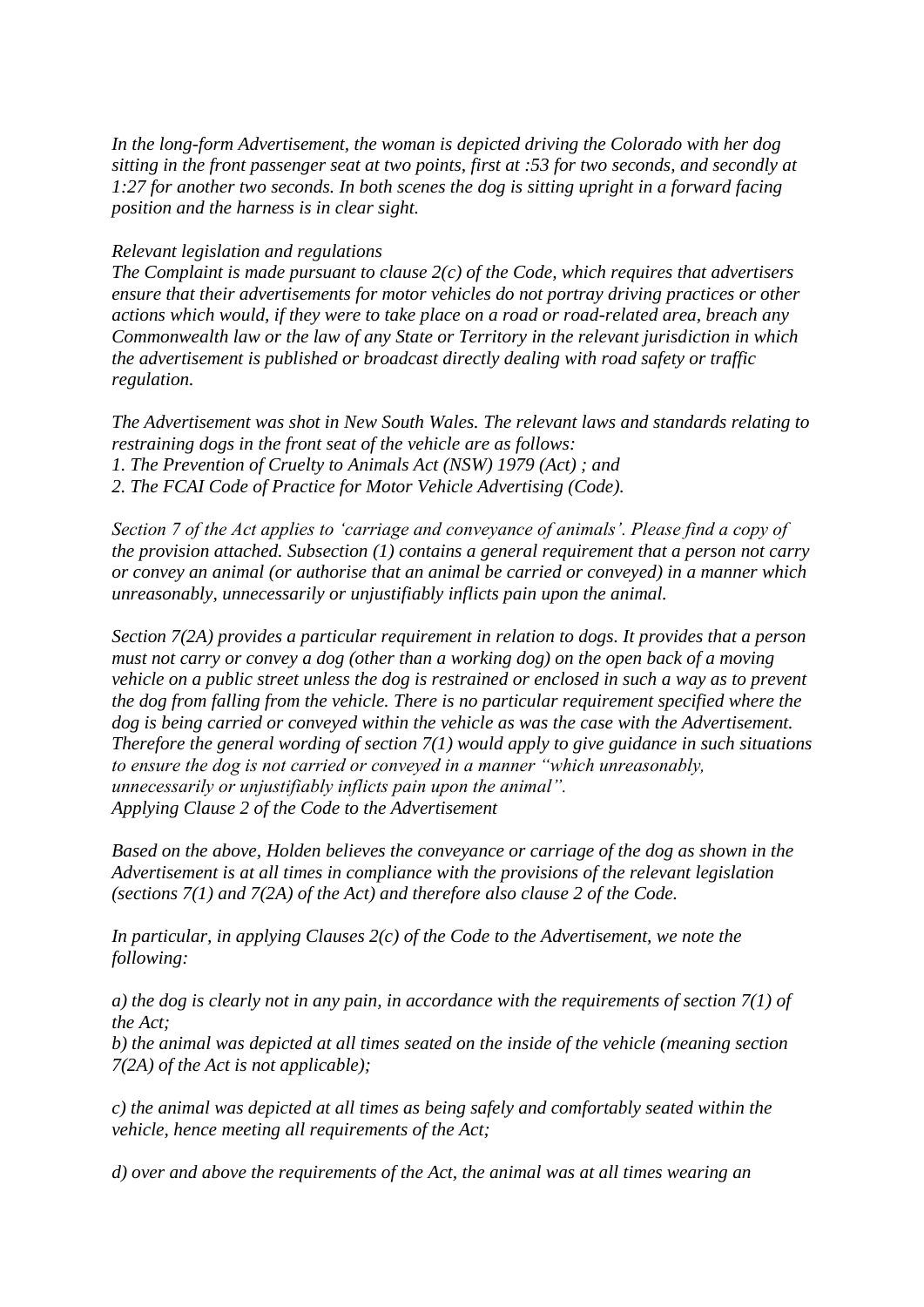*appropriate harness for its size and weight (which was the owner of the dog's own harness);*

*e) the harness was secured to the seatbelt buckle and prevented the dog from moving freely around the vehicle cabin, ensuring it would be held safely and comfortably in place;*

*f) the harness is clearly visible at all relevant points during the Advertisement;*

*g) crew members present on the day of the shooting, and contactable upon request, can attest to the dog's harness being properly secured and the dog being safely and comfortably restrained at all times;*

*h) prior to going to air the Holden team had considered Commonwealth, State and Territory road safety laws or traffic regulations concerning the carriage of animals and believes that no law prevented any animal from being seated and restrained in the front passenger seat in the manner portrayed in the Advertisement;*

*i) the Advertisement was rigorously reviewed by our internal Legal team as well as by Commercial Advice Pty Ltd (CAD) prior to airing. No objections were raised by CAD; and*

*j) upon receipt of your letter dated 13 September 2015, and in light of the complainant's broader social concerns about depiction of the lawfully restrained animal in the front seat of the vehicle, as an extra measure, we consulted:*

*• the NSW Roads and Maritime Services (RMS) and were advised that they had no objections to the depiction of the dog in the Advertisement;*

*• the NSW RSPCA and were informed that they had no objections with the depiction of the dog Advertisement.*

*While we respect the personal opinions of the complainant, Holden strongly believes that the Advertisement is in full compliance with the relevant laws and regulations, including the FCAI Code and AANA Code of Ethics, and real world community standards. Holden strongly supports the welfare of all participants in its TV commercials, including humans and animals, and produces all of its advertising material in line with this policy.*

*We therefore request this complaint be dismissed.*

## **THE DETERMINATION**

The Advertising Standards Board (Board) was required to determine whether the material before it was in breach of the Federal Chamber of Automotive Industries Advertising for Motor Vehicles Voluntary Code of Practice (the FCAI Code).

To come within the FCAI Code, the material being considered must be an advertisement. The FCAI Code defines an advertisement as follows: "matter which is published or broadcast in all of Australia, or in a substantial section of Australia, for payment or other valuable consideration and which draws the attention of the public, or a segment of it, to a product, service, person, organisation or line of conduct in a manner calculated to promote or oppose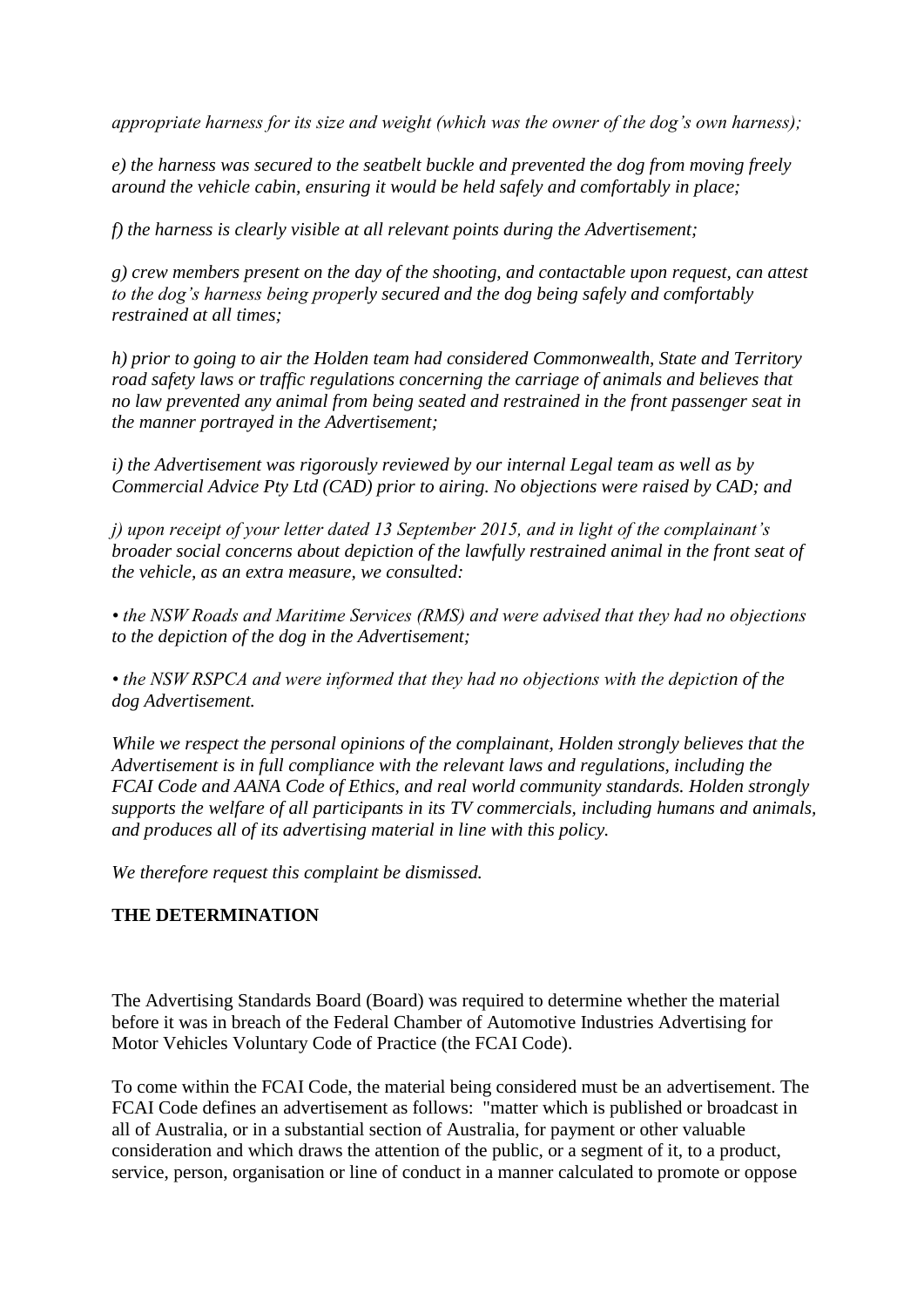directly or indirectly that product, service, person, organisation or line of conduct".

The Board determined that the material before it was an advertisement.

The Board then considered whether that advertisement was for a motor vehicle. Motor vehicle is defined in the FCAI Code as meaning: "passenger vehicle; motorcycle; light commercial vehicle and off-road vehicle". The Board determined that the Holden Colorado was a Motor vehicle as defined in the FCAI Code.

The Board determined that the material before it was an advertisement for a motor vehicle and therefore that the FCAI Code applied.

The Board noted the complainant's concerns that the advertisement depicts an unrestrained dog in the front passenger seat of a car which is dangerous and potentially illegal.

The Board then analysed specific sections of the FCAI Code and their application to the advertisement.

The Board considered clause 2(a) of the FCAI Code. Clause 2(a) requires that: 'Advertisements for motor vehicles do not portray ...unsafe driving, including reckless or menacing driving that would breach any Commonwealth law or the law of any State or Territory in the relevant jurisdiction in which the advertisement is published or broadcast dealing with road safety or traffic regulation, if such driving were to occur on a road or roadrelated area, regardless of where the driving is depicted in the advertisement.'

The Board noted the examples given in the FCAI Code include: 'Vehicles travelling at excessive speed; sudden, extreme and unnecessary changes in direction and speed of a motor vehicle…or the apparent and deliberate loss of control of a moving motor vehicle.'

The Board noted that when the vehicle is being test-driven by members of the community selected by the presenter, we hear one man encourage another to 'floor it'. The Board noted the accompanying visuals show the Colorado being driven up a steep hill and considered that in this context the request to 'floor it' is clearly to test the vehicle's ability to maintain speed in this situation rather than to see how fast the vehicle can travel.

The Board noted that in another scene we see the Colorado driving through water and considered that this water appears to be a large puddle in the road rather than flood water and there is no suggestion that the driver is taking any risks by driving through this on-road puddle.

Finally the Board noted that a driver comments that the Colorado sticks to the road and she can't 'fishtail' (when the rear end of the car skids to one side) the car as it won't do it. The Board considered that this comment is the context of how well the car handles rather than an encouragement or endorsement of losing traction of a vehicle when driving around corners.

The Board considered that the advertisement did not depict unsafe driving and determined that the advertisement did not breach clause 2(a) of the FCAI Code.

The Board considered clause 2(c) of the FCAI Code. Clause 2(c) requires that 'Driving practices or other actions which would, if they were to take place on a road or road-related area, breach any Commonwealth law or the law of any State or Territory in the relevant